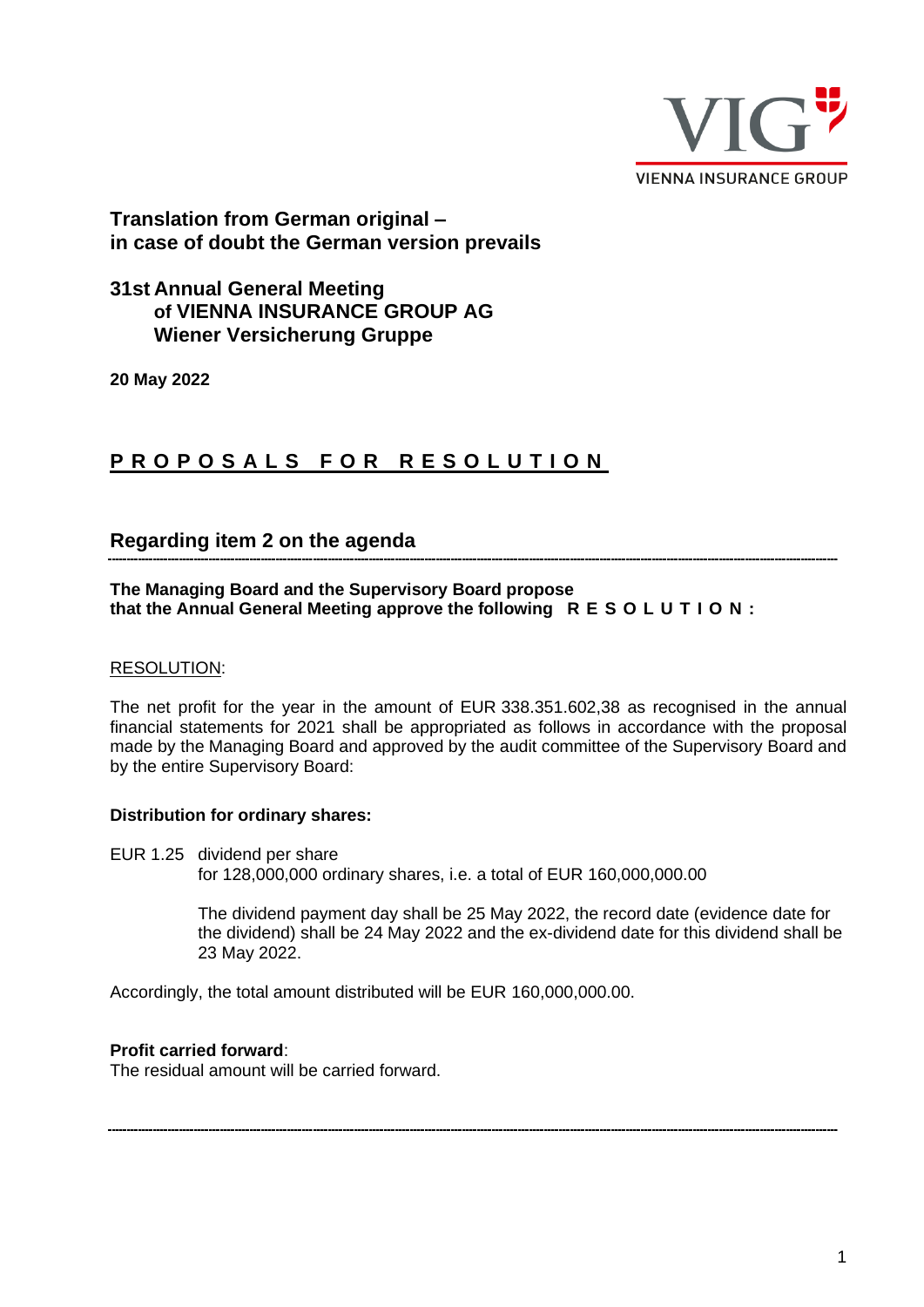#### **The Managing Board and the Supervisory Board propose that the Annual General Meeting approve the following R E S O L U T I O N :**

### RESOLUTION:

The remuneration report 2021 of VIENNA INSURANCE GROUP AG Wiener Versicherung Gruppe shall be approved.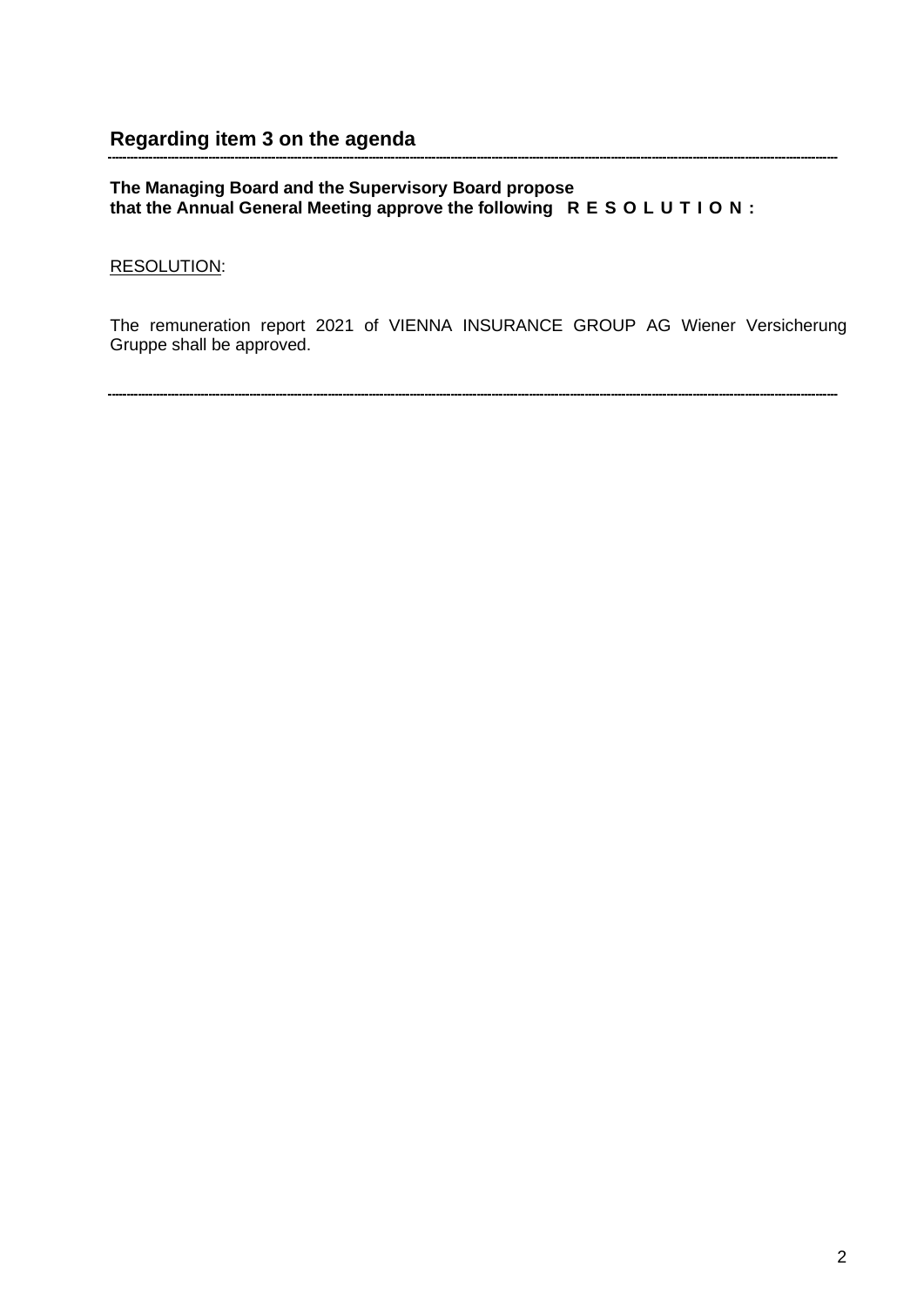#### **The Managing Board and the Supervisory Board propose that the Annual General Meeting approve the following R E S O L U T I O N :**

## RESOLUTION:

Discharge shall be granted to the members of the Managing Board for the financial year 2021.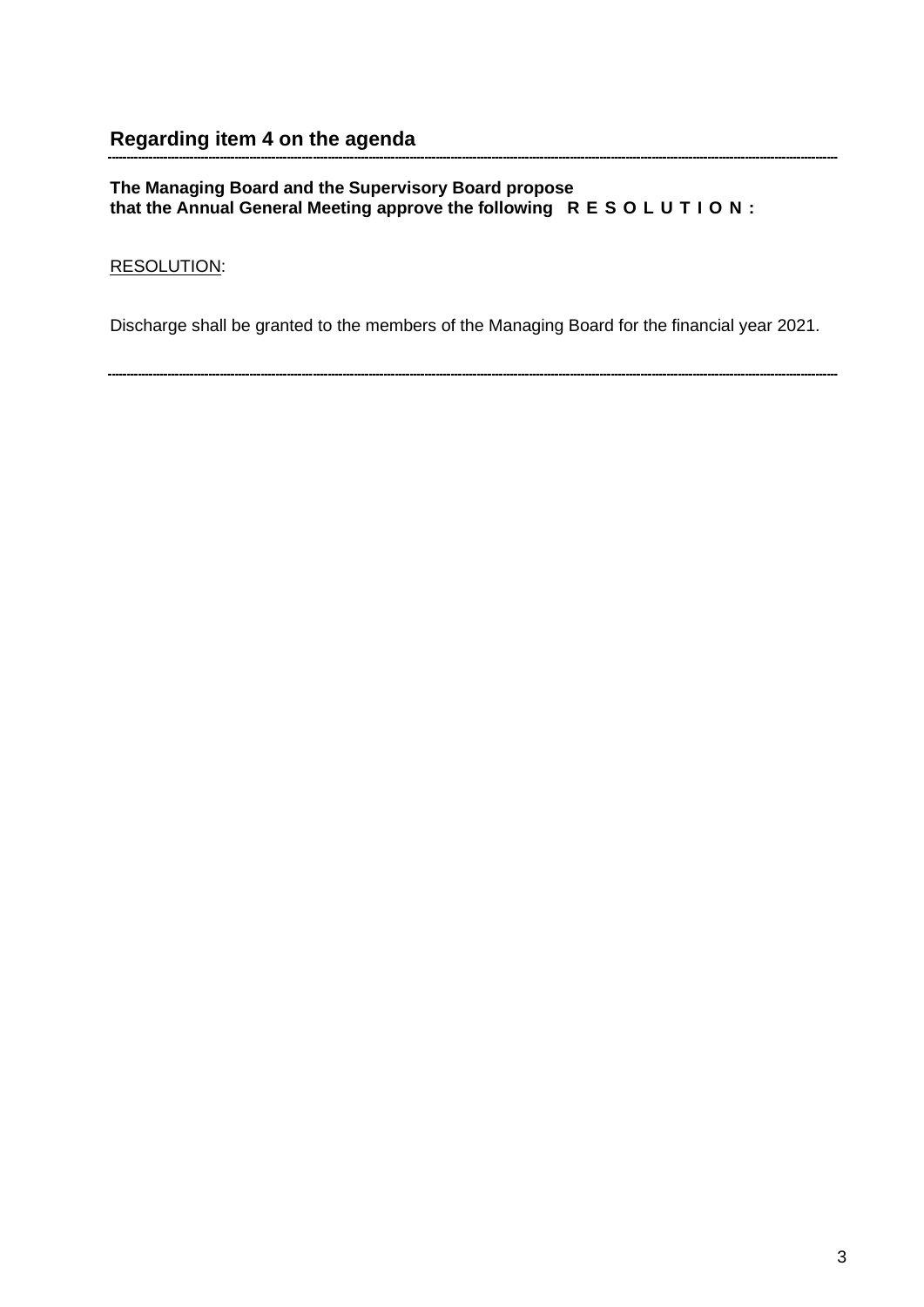## **The Managing Board and the Supervisory Board propose that the Annual General Meeting approve the following R E S O L U T I O N :**

## RESOLUTION:

Discharge shall be granted to the members of the Supervisory Board for the financial year 2021.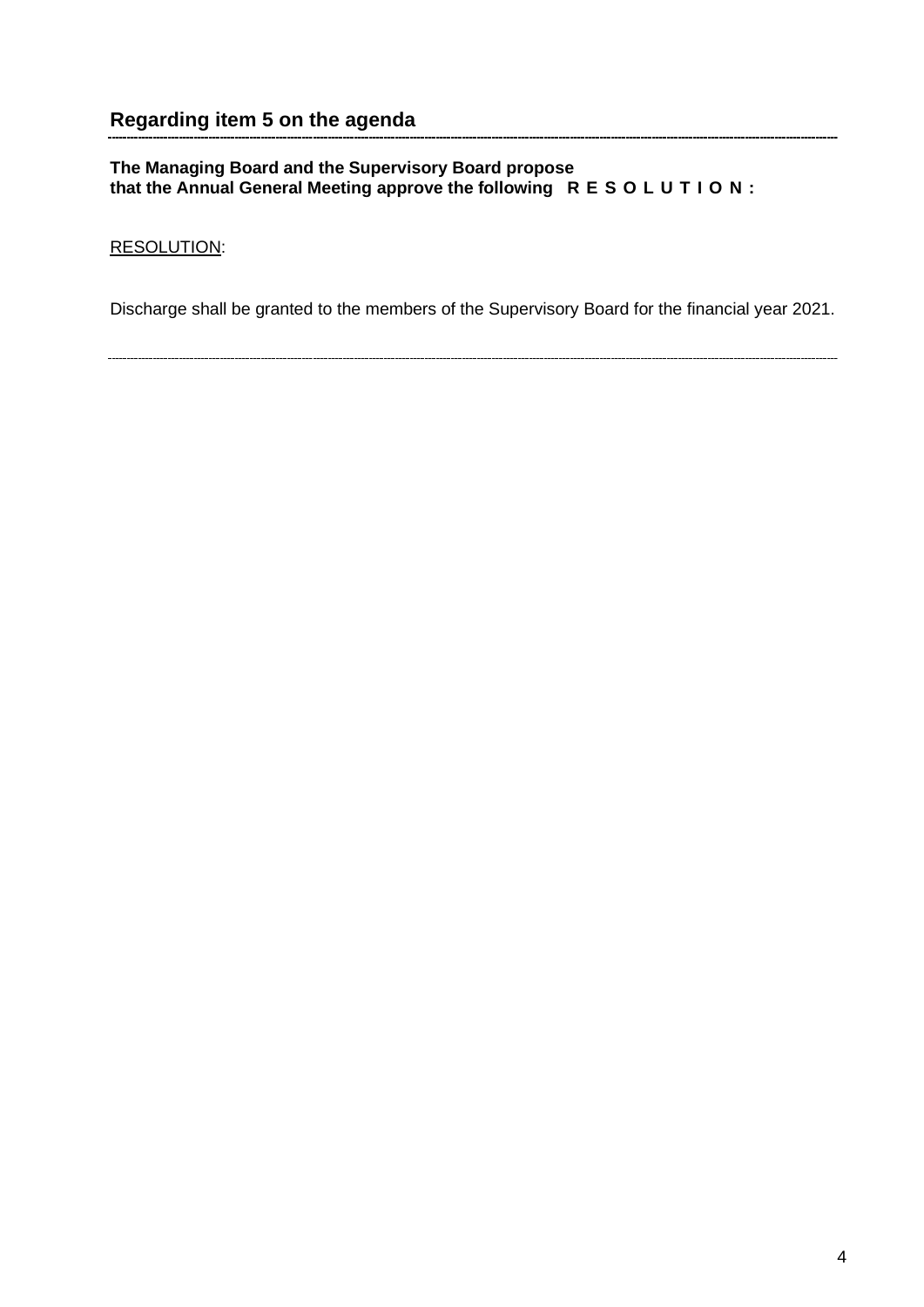#### **Based on the recommendation and in accordance with the preference of the audit committee, the Supervisory Board proposes that the Annual General Meeting approve the following R E S O L U T I O N :**

## RESOLUTION:

### KPMG Austria GmbH Wirtschaftsprüfungs- und Steuerberatungsgesellschaft (FN [Company Register No.] 269873y)

shall be elected as auditor and group auditor for the financial year 2023.

Based on the offers received in the course of a public tender for the audit and the group audit for the financial year 2023 pursuant to Article 16 of Regulation (EU) No. 537/2014 and after evaluating them on the basis of transparent and non-discriminatory selection criteria, the audit committee recommended KPMG Austria GmbH Wirtschaftsprüfungs- und Steuerberatungsgesellschaft (FN 269873y) and PwC Wirtschaftsprüfung GmbH (FN 88248b) to the Supervisory Board for the audit services, stating a preference for KPMG Austria GmbH Wirtschaftsprüfungs- und Steuerberatungsgesellschaft as the best ranked provider. The reasons for the audit committee's recommendation to the Supervisory Board are, in particular, the comprehensive industry expertise, the qualifications and technical expertise (specifically concerning the requirements of IFRS 17) and the experience concerning the audit of a multinational insurance group in CEE, as well as the compelling offer and presentation to the audit committee. The audit committee has stated in its recommendation to the Supervisory Board that it is free from undue influence by a third party and that no clause of the kind referred to in Article 16 (6) of Regulation (EU) No. 537/2014 has been imposed upon it.